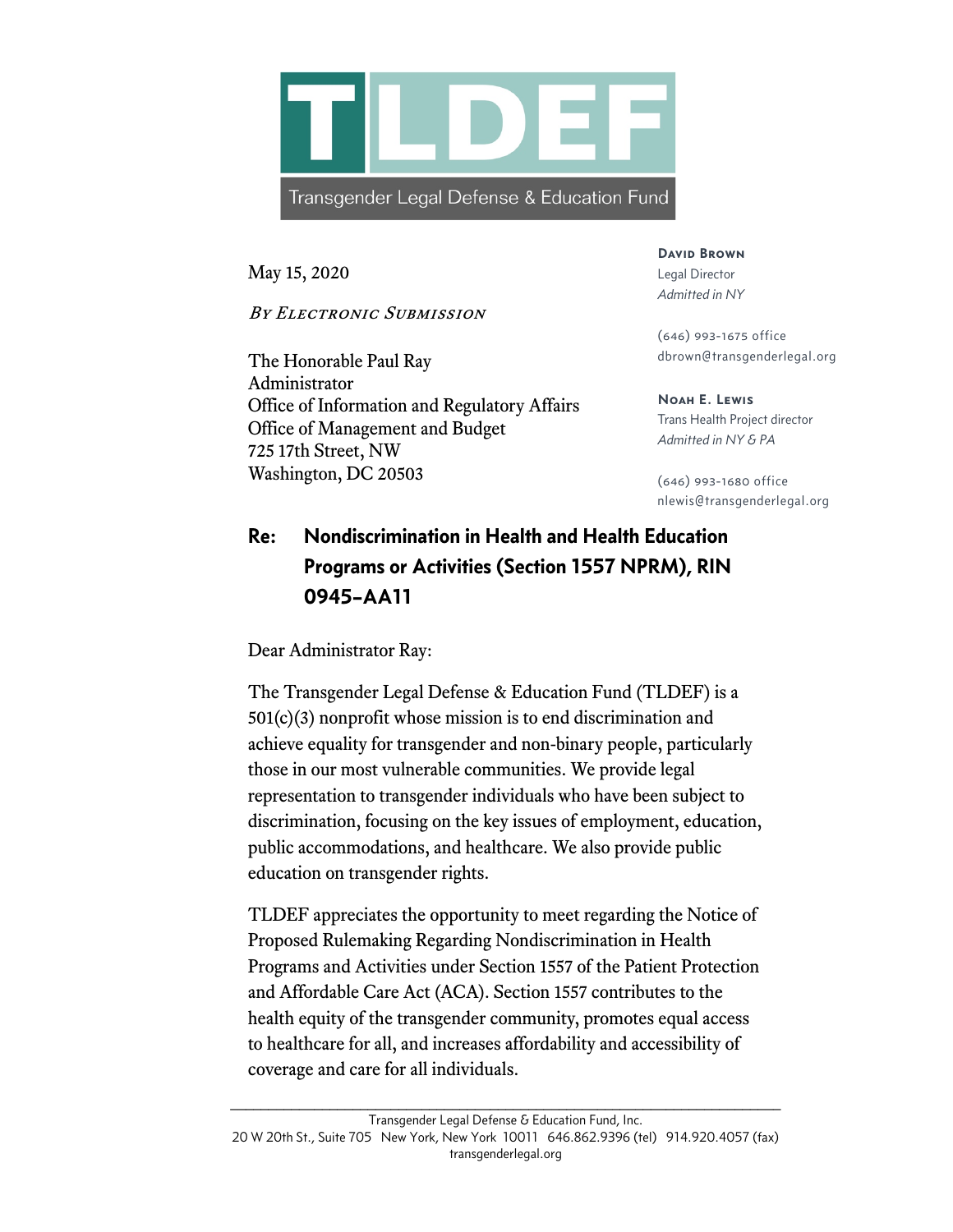As detailed in our enclosed comments to Health & Human Services on August 13, 2019, TLDEF opposes the proposed rule and the rolling back of explicit and necessary protections for transgender individuals.1 This letter highlights relevant legal developments that have occurred since submitting those comments.

## 1. Postpone rulemaking until the Supreme Court issues its decision in *Harris Funeral Homes*.

In its NPRM, the Department itself recognized the harms that come from the Department using interpretations of Title IX that differ from other Departments or courts and referenced the pending Title VII cases interpreting the meaning of sex.<sup>2</sup>

In October, the U.S. Supreme Court heard oral arguments in *R.G. & G.R. Harris Funeral Homes, Inc. v. E.E.O.C.*, No. 18-107, 2019 WL 1756679 (U.S. Apr. 22, 2019). The questions before the court are: "Does Title VII of the Civil Rights Act of 1964 prohibit discrimination against transgender employees based on (1) their status as transgender or (2) sex stereotyping under *Price Waterhouse v. Hopkins*, 490 U.S. 228 (1989)?" Because courts have frequently looked to Title VII authority for guidance with Title IX cases,<sup>3</sup> the *Harris* case will have implications for how Title IX—including Title IX as incorporated into § 1557—will be interpreted.

Withdrawing the explicit protections for transgender people in the face of a forthcoming ruling under *Harris* that potentially clarifies that sex discrimination protections apply equally to transgender

 $<sup>2</sup>$  Nondiscrimination in Health and Health Education Programs or Activities, 84 FR</sup> 27846-01, 27874-75 ( Jun. 14, 2019).

<sup>3</sup> *See, e.g., Olmstead v. L.C. ex rel. Zimring*, 527 U.S. 581, 616 n.1 (1999) ("This Court has also looked to its Title VII interpretations of discrimination in illuminating Title IX."); Title IX's "hostile environment harassment" cause of action originated in a series of cases decided under Title VII of the Civil Rights Act of 1964 ("Title VII"). *Doe by & through Doe v. Boyertown Area Sch. Dist.* , 897 F.3d 518, 534 (3d Cir. 2018), *cert. denied sub nom. Doe v. Boyertown Area Sch. Dist*., 139 S. Ct. 2636, 204 L. Ed. 2d 300 (2019) (looking to Title VII to interpret hostile environment harassment under Title IX); *Papelino v. Albany Coll. of Pharmacy of Union Univ.*, 633 F.3d 81, 89 (2d Cir. 2011) ("We have held that Title VII principles apply in interpreting Title IX.").

<sup>&</sup>lt;sup>1</sup> These are currently codified at 45 C.F.R. pt. 92.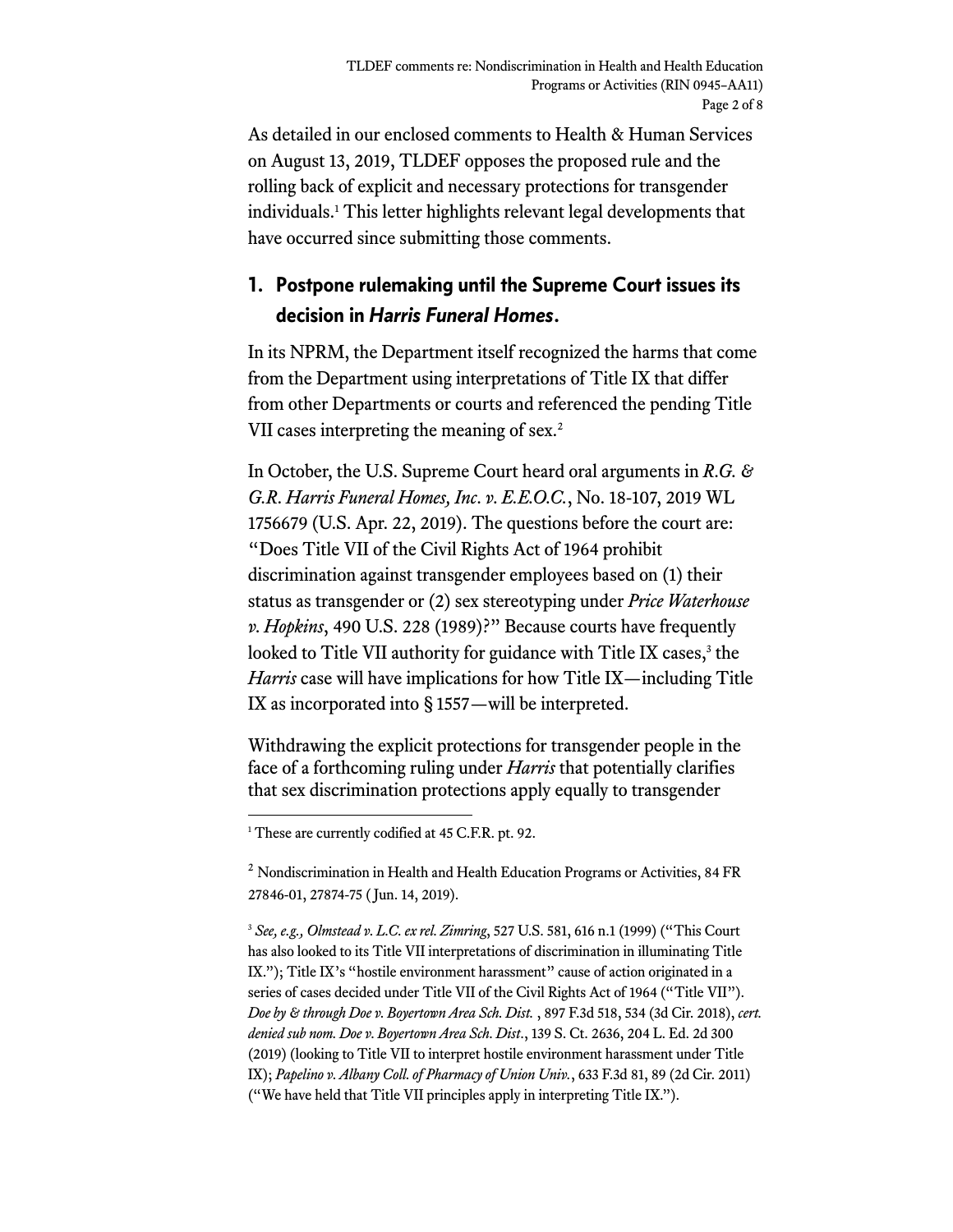individuals would not only create confusion for those subject to the rule, it would also demonstrate that the rule is arbitrary, capricious, an abuse of discretion, or otherwise not in accordance with law. 4

## 2. Withdrawing explicit protections for transgender people lacks a legitimate reason for the change, especially in the face of recent court decisions favoring such protections.

The inclusion of transgender-specific provisions<sup>5</sup> in the 2016 rule was well-supported in a rulemaking process that included 24,875 public comments.<sup>6</sup> It was determined that explicit protections were necessary to achieve the purpose of prohibiting sex discrimination under the statute. In 2016, the case law was already clear that sex discrimination includes sex stereotypes and transgender discrimination, and the final rule cited a variety of these cases.<sup>7</sup>

Since the publication of the proposed repeal in June 2019, as detailed herein, the case law in favor of transgender protections has continued unabated. Removing explicit protections is arbitrary given that there has been no change in case law meriting such a reversal and virtually all decisions have favored such protections. Doing so makes the proposed rule inconsistent and unlawful.<sup>8</sup>

In the context of insurance exclusions for health care related to gender transition, federal courts have consistently found that gender reassignment exclusions in employee health plans violate Title VII9

<sup>5</sup> *E.g.*, 42 C.F.R. §§ 92.4, 92.206, 92.207(b)(3), 92.207(b)(4), and 92.207(b)(5).

<sup>6</sup> Nondiscrimination in Health and Health Education Programs or Activities, 81 FR 31375, 31376 (May 18, 2016).

<sup>7</sup> 81 FR 31375, 31385 n. 43 & 31387 n. 58.

<sup>8</sup> *Motor Vehicle Mfrs. Ass'n of U.S., Inc. v. State Farm Mut. Auto. Ins. Co.*, 463 U.S. 29, 42 (1983) (noting "an agency changing its course by rescinding a rule is obligated to supply a reasoned analysis for the change beyond that which may be required when an agency does not act in the first instance").

<sup>9</sup> *Fletcher v. Alaska*, No. 1:18-cv-00007-HRH, 2020 WL 1731478 (D.Alaska Mar. 6, 2020) (granting summary judgment for plaintiff where Alaska state employee health plan excluded surgeries "related to changing sex or sexual characteristics" because "[p]lainly, defendant treated plaintiff differently in terms of health coverage because of

<sup>4</sup> 5 U.S.C.A. § 706(2).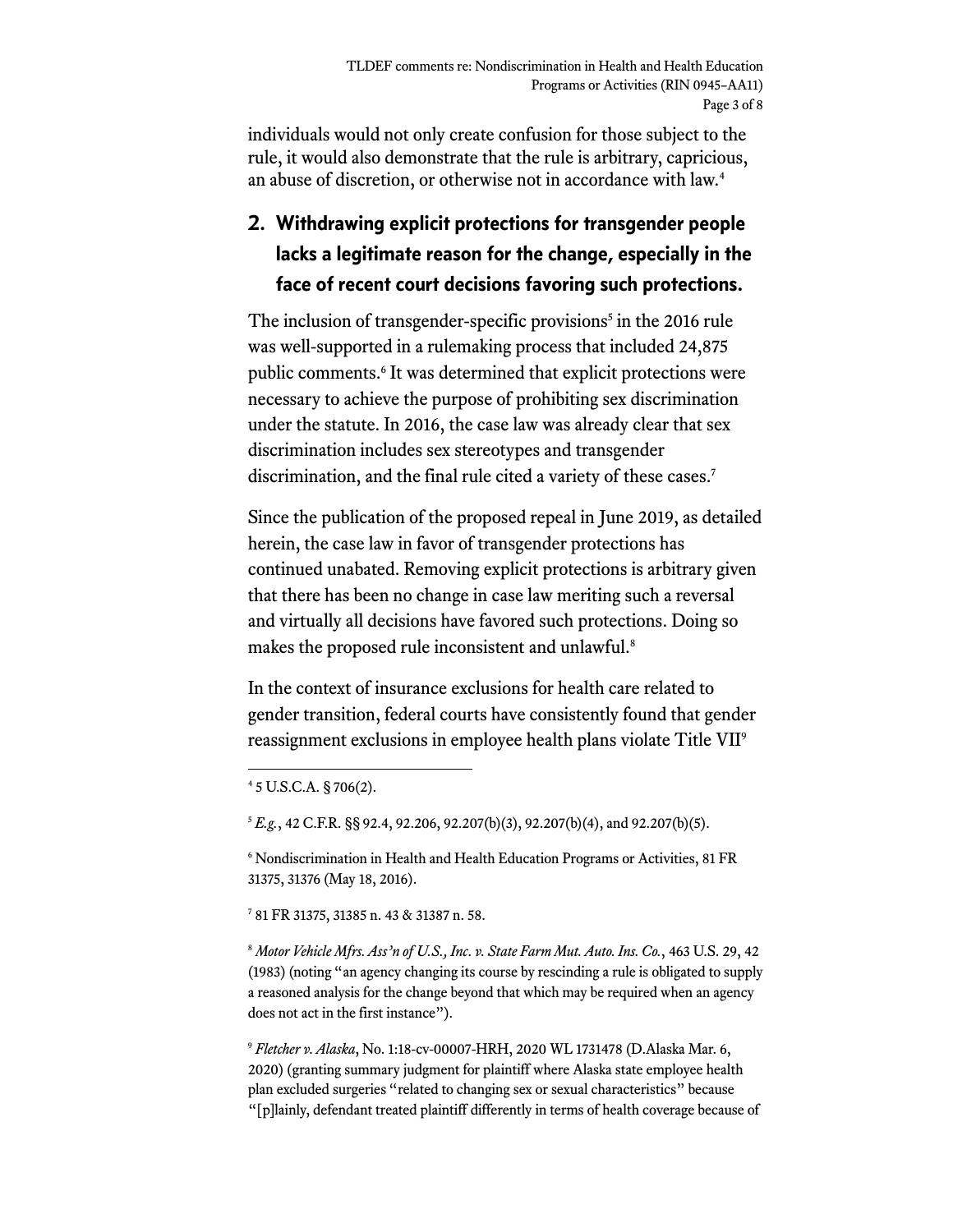or analogous sex discrimination provisions in Title IX or directly under Section 1557, <sup>10</sup> including in four cases that have been decided since June 2019.

Health plans have made variety of unsuccesful arguments as to why transgender exclusions are allegedly not sex discrimination, including the following:

The exclusion does not limit coverage based on sex because it

<sup>10</sup> *Kadel v. Folwell*, No. 1:19-cv-272-LCB-LPA, 2020 WL 1169271, at \*7 (M.D.N.C. Mar. 11, 2020) (rejecting a motion to dismiss against the North Carolina state employee health plan under Title IX under a *Price Waterhouse* sex-stereotyping theory and also because the exclusion discriminates "based on employee's physical sex characteristics."); *Flack v. Wisconsin Dep't of Health Servs.*, 395 F. Supp. 3d 1001, 1015 (W.D. Wis. 2019) (finding a transgender exclusion in Medicaid discriminates on the basis of sex under § 1557 as detailed in *Flack*, 328 F. Supp. 3d at 951); *Boyden v. Conlin*, 341 F. Supp. 3d 979, 997 (W.D. Wisc. 2018) (applying § 1557 to Wisconsin state employee health plan); *Tovar v. Essentia Health*, 342 F. Supp. 3d 947, 954 (D. Minn. 2018) (holding that employer and third-party administrator may be held liable under § 1557 for administering a self-funded plan containing an exclusion for "gender reassignment" treatment); *Cruz v. Zucker,* 116 F. Supp. 3d 334, 348 (S.D.N.Y. 2015) (entertaining a § 1557 sex discrimination claim for transgender people under Medicaid).

her sex, irrespective of whether 'sex'includes gender identity."); *Toomey v. Arizona*, No. 4:19-cv-00035-RM-LAB, 2019 WL 7172144, at \*6 (D. Ariz. Dec. 23, 2019) (denying motion to dismiss because a "narrow exclusion of coverage for 'gender reassignment surgery' is directly connected to the incongruence between Plaintiff's natal sex and his gender identity. Discrimination based on the incongruence between natal sex and gender identity—which transgender individuals, by definition, experience and display—implicates the gender stereotyping prohibited by Title VII."); *Boyden v. Conlin*, 341 F. Supp. 3d 979, 997 (W.D. Wis. 2018) (granting summary judgment against the Wisconsin state employee health plan because "[w]hether because of differential treatment based on natal sex, or because of a form of sex stereotyping where an individual is required effectively to maintain his or her natal sex characteristics, the Exclusion on its face treats transgender individuals differently on the basis of sex, thus triggering the protections of Title VII and the ACA's anti-discrimination provision."). *See also Baker v. Aetna Life Ins. Co. & L-3 Communications Corp.*, 228 F. Supp. 3d 764, 771 (N.D. Tex. 2017) (allowing Title VII claim to proceed, but ultimately finding no facial discrimination on the basis that the plan did not categorically exclude breast reconstruction for transgender women. *Baker v. Aetna Life Ins. Co.*, No. 3:15-cv-03679- D (N.D. Tex. Jan. 26, 2018)). *Cf. Darin B. v. McGettigan*, E.E.O.C. App. No. 0120161068, 2017 WL 1103712 (Mar. 6, 2017) (establishing that a claim may proceed under Title VII where a transgender man was denied nipple reconstruction under his federal employee health plan).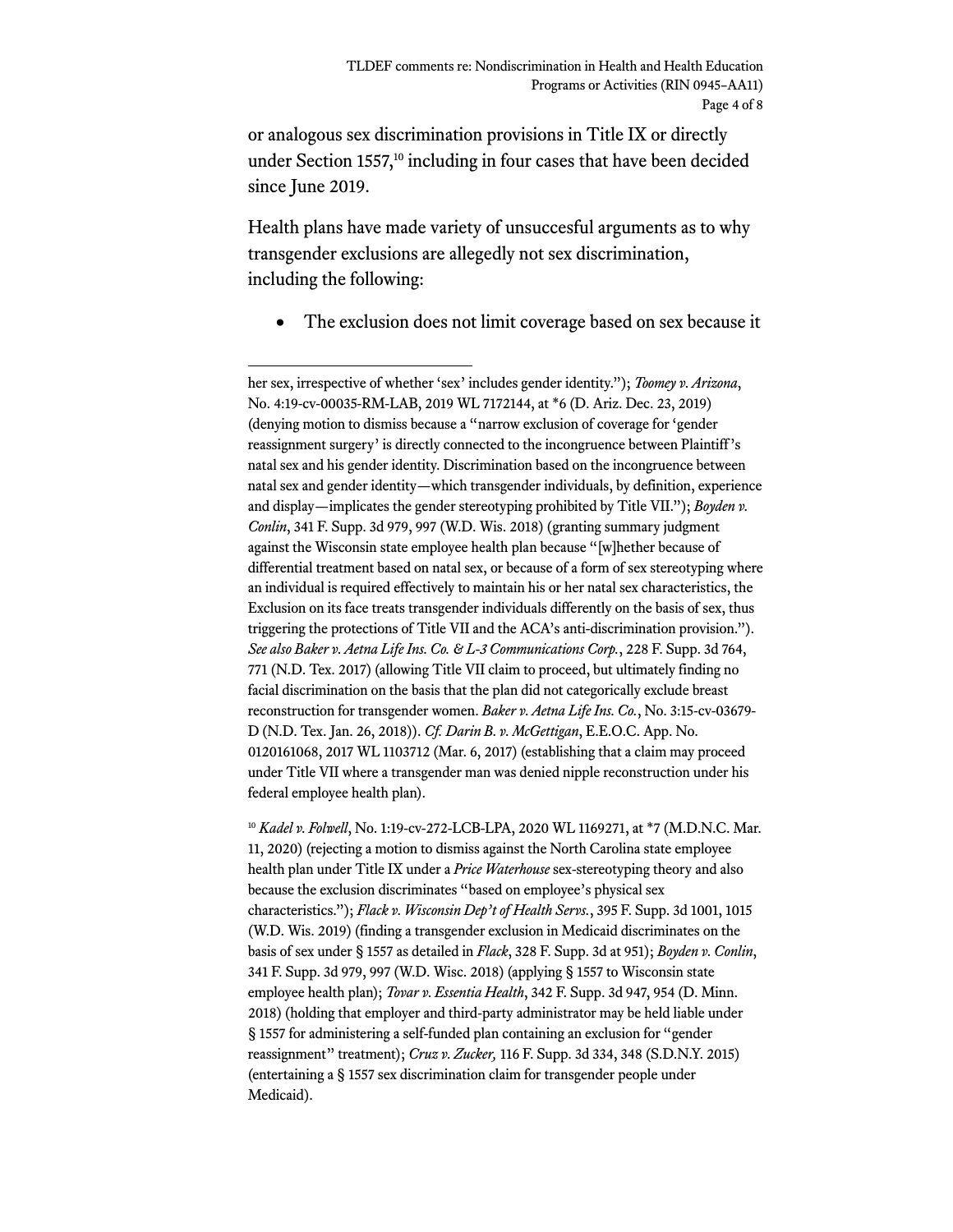applies equally to both men and women.<sup>11</sup>

- The plan does not discriminate against transgender people because they can be on the plan and receive coverage for nontransgender related care.12
- A surgery exclusion does not target gender dysphoria treatments because other gender dysphoria treatments such as hormones or mental health care may be provided under the plan.<sup>13</sup>
- The exclusion cannot be rooted in sex discrimination because the plan contains many other exclusions; i.e., not all medically necessary care is covered under the plan.14
- It is not a sex-based classification because the exclusion doesn't target transgender people, it just targets a procedure; gender-transition surgeries are simply not provided to

<sup>&</sup>lt;sup>11</sup> *E.g.*, Defendants State of Arizona, Davidson, and Shannon's Motion to Dismiss Complaint, Toomey v. Arizona, 4:19-cv-00035-RM-LAB (D. Ariz. Mar. 28, 2019) [hereinafter Toomey MTD] ("The exclusion is facially neutral, applicable to all employees, regardless of sex."); State of Alaska's Combined Memorandum in Support of Cross-Motion for Summary Judgment and Opposition to Plaintiff's Motion for Partial Summary Judgment at 13, 17, Fletcher v. Alaska, No. 1:18-cv-00007-HRH, (D. Alaska Aug. 16, 2019) [hereinafter Fletcher MSJ] ("[T]he exclusion applies to all employees regardless of their sex. Clearly, therefore, Plaintiff's case does not fall under the gender stereotyping standard announced in *Price Waterhouse*.").

<sup>&</sup>lt;sup>12</sup> Defendant's Opposition to Plaintiffs' Motion for Modification of the Preliminary Injunction, Flack v. Wisconsin, No. 3:18-cv-00309-wmc (W.D. Wisc. Nov. 16, 2018) [hereinafter Flack Opposition] at 29 ("[T]he Exclusion does not draw any facial classifications based on transgender status. It 'does not deny [transgender individuals] access to [Medicaid coverage] or exclude them from the particular package of Medicaid services [Wisconsin] has chosen to provide.'").

<sup>&</sup>lt;sup>13</sup> *E.g.*, Toomey MTD *supra* note 11, at 24 ("[T]he Health Plan does provide coverage for other forms of treatment for individuals with gender dysphoria. For example, coverage is provided for mental health counseling and hormone therapy medically necessary for gender dysphoria."); Fletcher MSJ *supra* note 11, at 13 (citing coverage for hormone therapy and counseling as evidence of nondiscrimination).

<sup>&</sup>lt;sup>14</sup> *E.g.*, Toomey MTD *supra* note 11, at 24 ("Thus, not all services and procedures deemed medically necessary by a clinician are covered under the Health Plan; certain medically necessary procedures may be excluded from coverage.").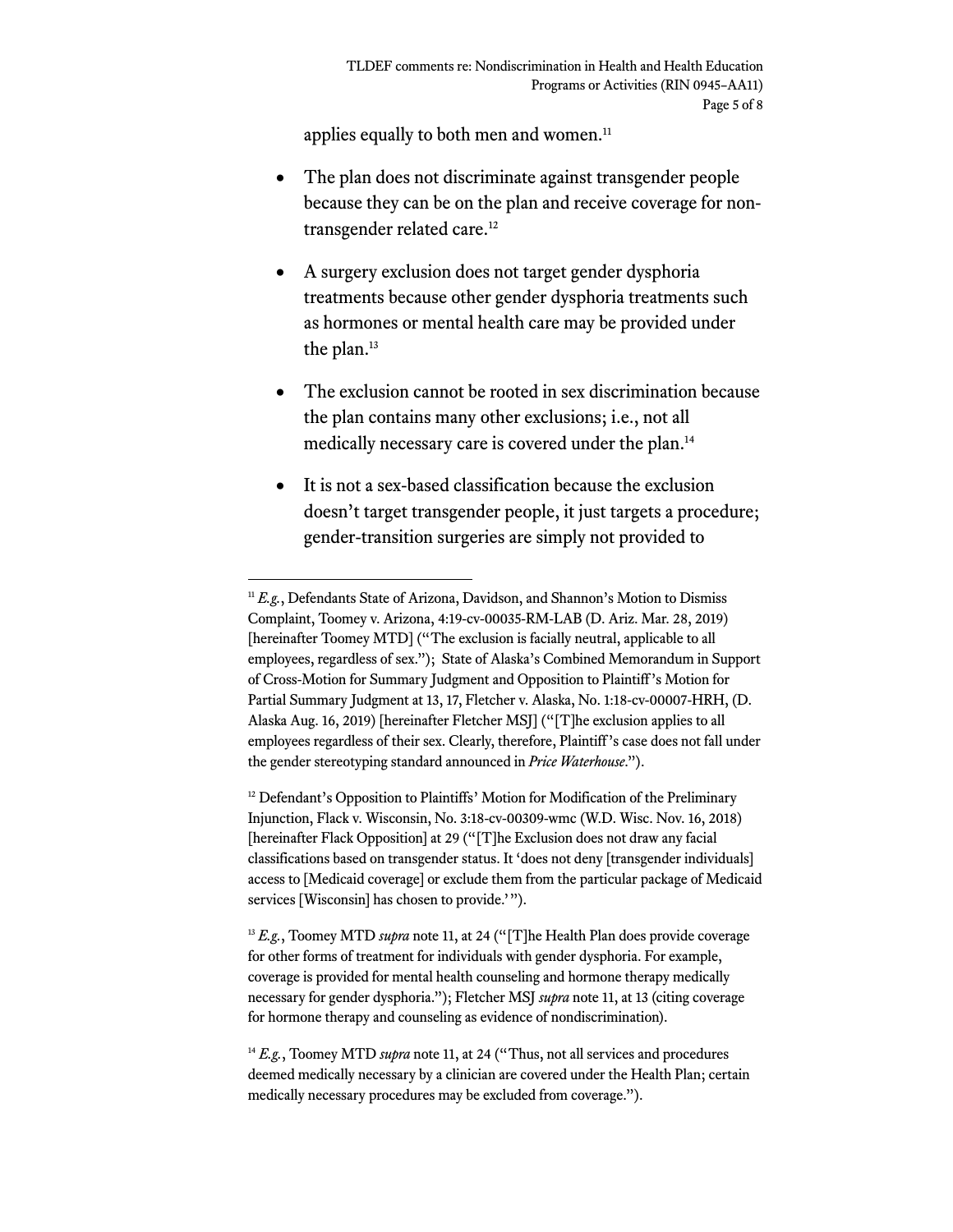anyone.<sup>15</sup>

• The exclusion is just a specific example clarifying a broader, facially-neutral exclusion, such as a cosmetic exclusion.16

These arguments have all been rejected.<sup>17</sup> The only court that has denied a Title VII claim did so by citing outdated pre-*Price Waterhouse* Eighth Circuit precedent.18

<sup>17</sup> *See* cases cited *supra* nn. 9-10.

<sup>18</sup> *Krei v. Nebraska*, 4:19-cv-03068-BCB-SMB (D. Neb Mar. 16, 2020) (dismissing Title VII claim regarding Nebraska state employee health plan where plaintiff didn't make sex stereotyping arguments and the court narrowly viewed the issue as one of "transgender" discrimination, which it rejected under *Sommers v. Budget Marketing, Inc.*, 667 F.2d 748 (8th Cir. 1982)). However, even the Eighth Circuit has assumed that transgender people can bring sex discrimination claims. *Tovar v. Essentia Health*, 857 F.3d 771, 775 (8th Cir. 2017); *Hunter v. United Parcel Serv., Inc.*, 697 F.3d 697, 704 (8th Cir. 2012); *see also Lewis v. Heartland Inns of Am., LLC*, 591 F.3d 1033, 1039 (8th Cir. 2010) (endorsing sex stereotyping claims under *Price Waterhouse* and approvingly citing *Smith v. City of Salem, Ohio*, 378 F.3d 566 (6th Cir. 2004): "As the Sixth Circuit concluded in *Smith*, an adverse employment decision based on 'gender nonconforming behavior and appearance'is impermissible under *Price Waterhouse*.").

<sup>&</sup>lt;sup>15</sup> Memorandum in Support of Motion to Dismiss by Treasurer Dale Folwell, Executive Administrator Dee Jones, and the North Carolina State Health Plan for Teachers and State Employees at 11-12, Kadel v. Folwell, No. 1:19-cv-272-LCB-LPA (M.D.N.C. July 8, 2019) ("Nowhere do Plaintiffs allege the Health Plan classifies on the basis of gender or transgender status, because the Plan does not. The challenged benefits exclusions do not mention transgender individuals; no person—regardless of gender or gender identity—receives assistance with "gender transformation" or "sex changes or modifications."); Flack Opposition, *supra* note 12, at 23 (The exclusion "does not even draw lines between different types of *people*—it excludes coverage for particular *procedures* (transsexual surgeries and related hormone therapy), only given to persons with a particular condition (gender dysphoria)." (emphasis added)).

<sup>&</sup>lt;sup>16</sup> State Defendants' Brief in Support of Motion for Summary Judgment at 20, Boyden v. Conlin, 341 F. Supp. 3d 979 (W.D. Wis. June 1, 2018) (No. 3:17-cv-00264-WMC) ("Since the Exclusion simply specifies procedures that are generally excluded for all Group Health Plan members—cosmetic procedures meant to alleviate psychological distress—Plaintiffs are not subjected to discrimination on the basis of sex or transgender status."); *Id*. at 16 ("They cannot [establish discrimination] because the Uniform Benefits neutrally exclude all coverage for cosmetic procedures meant to treat psychological conditions. The Exclusion merely states that surgical services associated with gender dysphoria are subject to the same generally-applicable cosmetic exclusion.").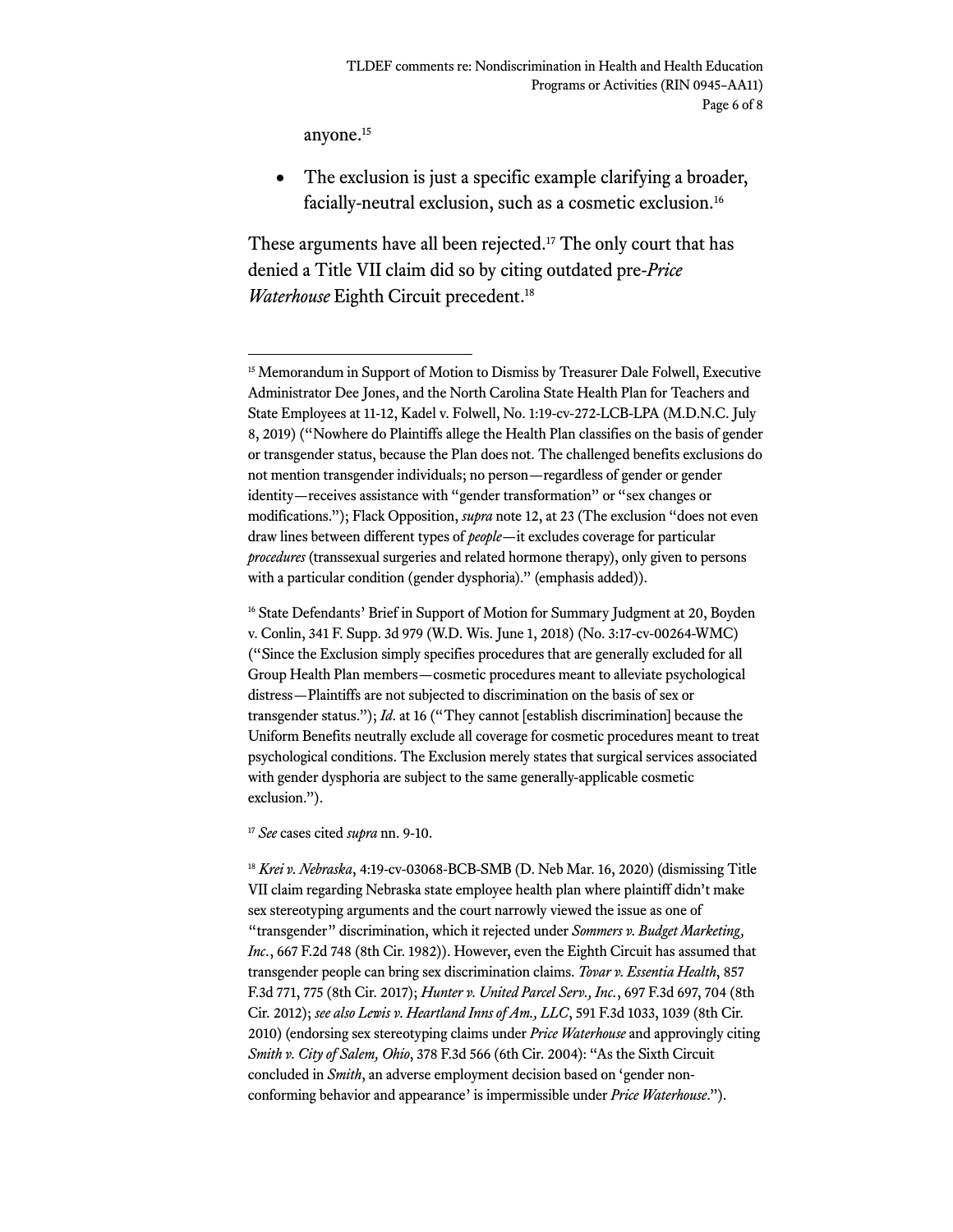Insurance exclusions for gender transition care are widely interpreted to be sex discrimination, and the repeal of regulations explicitly protecting transgender people from discrimination in health care and insurance is arbitrary and unlawful.

## 3. Retaining nondiscrimination notice requirements is essential for efficient enforcement of Section 1557.

The proposed rule would largely eliminate the current regulation's nondiscrimination notice and grievance procedure requirements. This would remove an important avenue of redress for individuals who have been subjected to discrimination—one that we actually know has worked in numerous cases. Numerous individuals have gotten redress because they were given notice of the private-sector grievance procedure and actually obtained medical care that they were unlawfully denied, without needing to go to a federal agency or a court. The proposed rule would thus allow for increased discrimination and use the public's tax dollars to address issues that previously would have been resolved privately. The Department's analysis in the NPRM failed to take this into account.

Additionally, lacking notice, many individuals will not know of their right to bring complaints and may in fact not do so even though § 1557's purpose is to create an avenue for them to do so. The Department's analysis in the NPRM does take this into account, but ignores it.

Finally, the COVID-19 pandemic exacerbates these harms because people are presently seeking to stop the spread of the disease and guarantee their safety and that of their loved ones by minimizing person-to-person interaction. Therefore, notice that otherwise could have arisen from in-person interactions or on-premises postings will no longer come to pass. Rather, notice must be provided remotely. Because the Department issued the regulation was issued by the before the pandemic, it could not consider the pandemic's effects. To the contrary, the proposed rule would, quite astonishingly, amend healthcare regulations to reduce public protections during a pandemic, without taking the pandemic's effects into account.